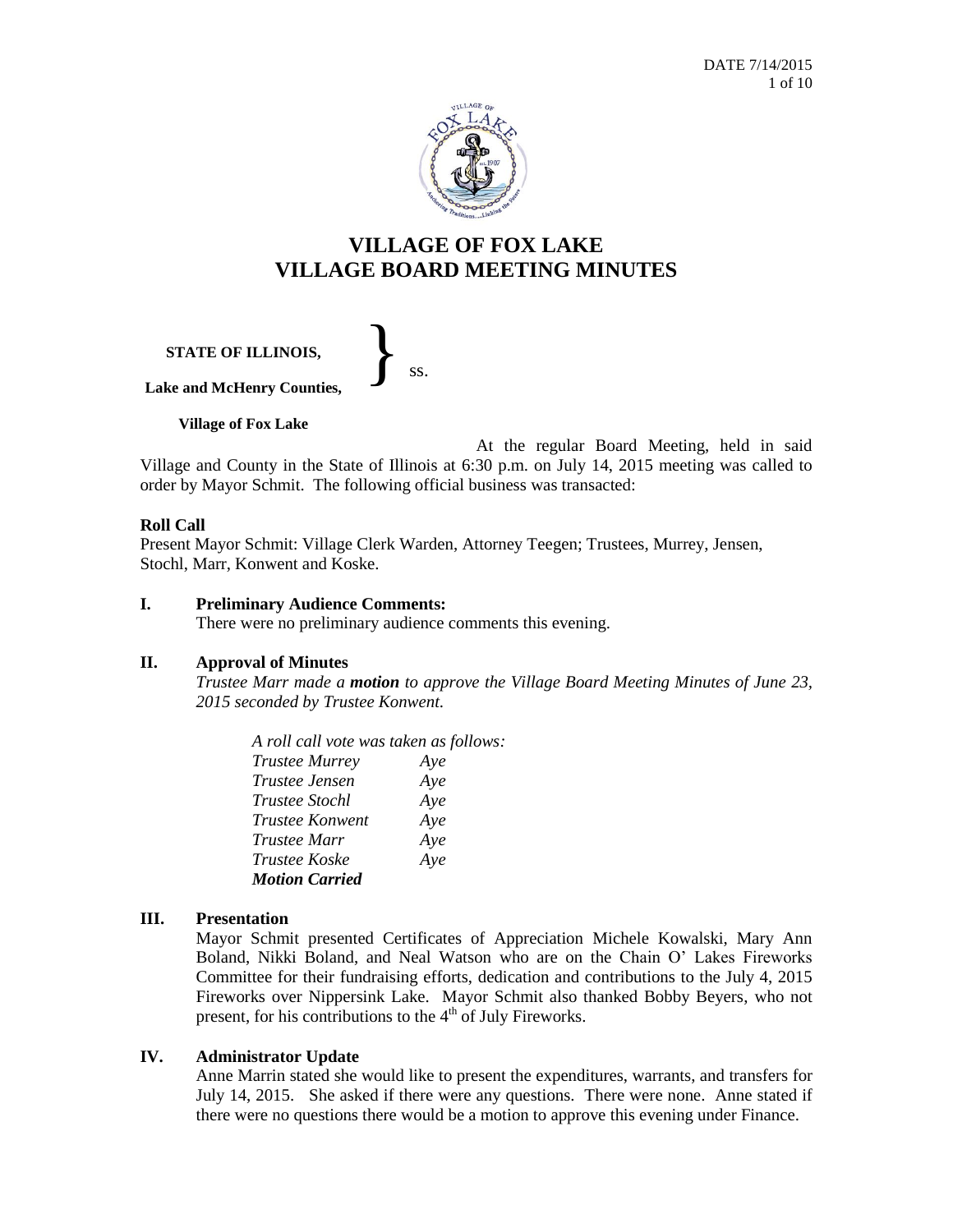#### **V. Recess to the Committee of the Whole**

*Trustee Murrey made a motion to recess into the Committee of the Whole Meeting at 6:33 p.m., Seconded by Trustee Marr.*

*A roll call vote was taken as follows: Trustee Murrey Aye Trustee Jensen Aye Trustee Stochl Aye Trustee Konwent Aye Trustee Marr Aye Trustee Koske Aye Motion Carried*

#### **VI. Committee of the Whole A. Finance**

Trustee Stochl stated that he will be looking for a motion for a raffle request for the American Legion Post 703. He asked if there were any questions. There were none.

Trustee Stochl stated that he will be looking for a motion for a raffle request for the Fox Lake Venetian Night fundraiser. He asked if there were any questions. There were none.

Trustee Stochl stated that he will be looking for a motion for a raffle request for Promote Fox Lake. He asked if there were any questions. There were none

Trustee Stochl asked the Board if there were any questions regarding the Cost Allocation Plan. There were none.

## **B. Building and Zoning**

Trustee Marr stated that he is seeking a motion for an Outdoor Music application for Chain O' Lakes Marina at 500 E. Grand Avenue, on Saturday, July 18, 2015 from 5 p.m. to 11p.m. He asked if there were any questions. There were none.

Trustee Marr stated that he is seeking a motion for an Outdoor Music application for Dwight House at 35366 N. Highway 12, on Saturday, July 18, 2015 from 1 p.m. to 10 p.m. He asked if there were any questions. There were none.

## **C. Parks and Recreation**

Trustee Koske went through the following events and programs in the Village. All events and programs can be found on the Village website at foxlake.org

Trustee Koske stated that Celebrate Fox Lake was wonderful and wanted to thank the individuals, organizations and Departments who helped make the day a success. Trustee Koske then thanked the following for their time, efforts and dedication to the event:

- Fox Lake Police Department
- Fox Lake Police Explorers
- Fox Lake Street Department
- Promote Fox Lake: (Trustee Marr, Anne Marie Toby, Kim Kiesgen, Dan Miller, Ruth Michniewicz, Janet Solar, Sherri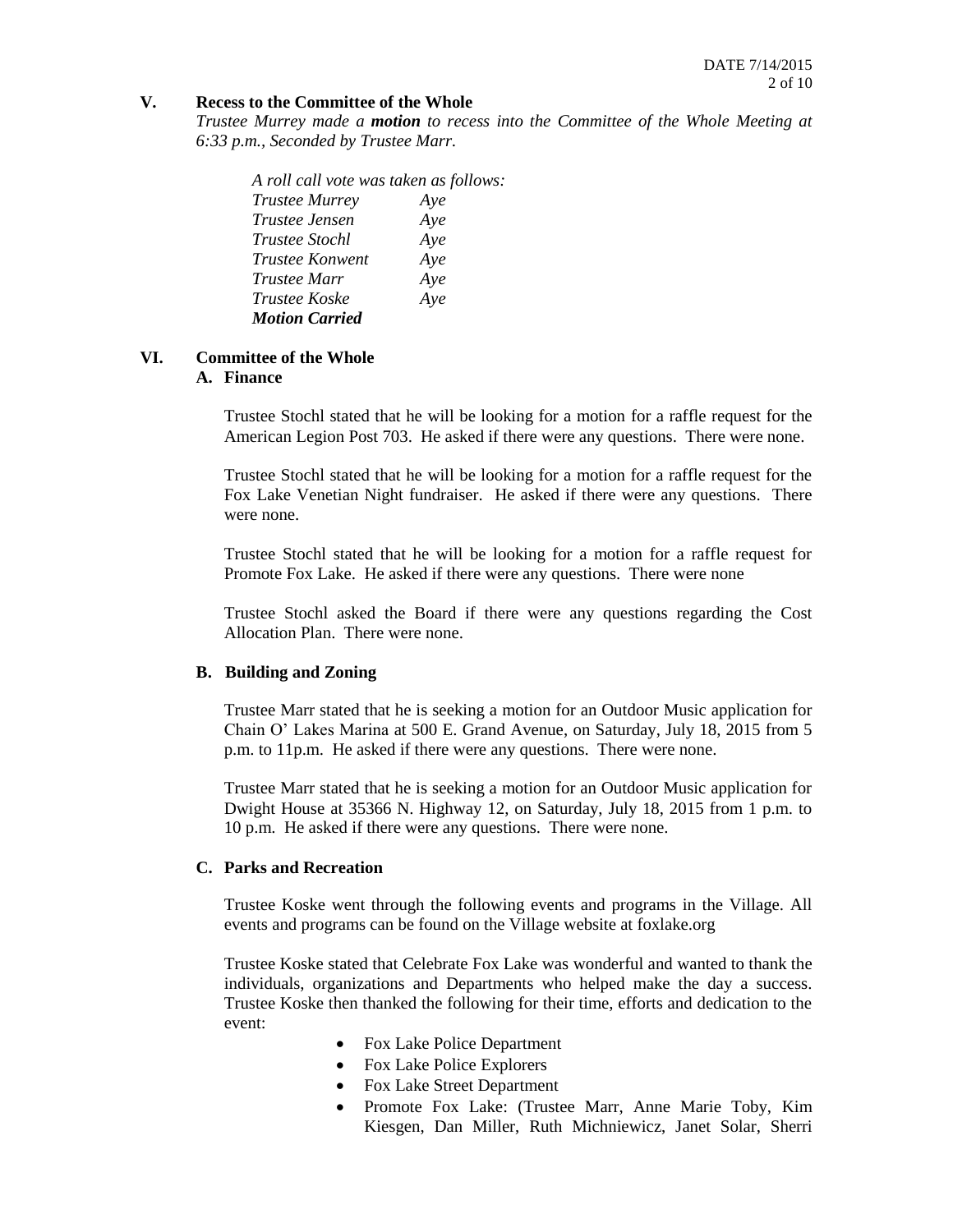Doyle, Kathleen Skoli, David Urbina, Michael Lescher, Amy Serafin )

- Chain O' Lake's Firework Committee
- Fox Lake's Parks and Recreation Amy Serafin and Linda Jackson
- Trustee Konwent

Trustee Koske stated that the Fox Lake Venetian Night Fundraiser will be held Wednesday, July 15, 2015 at Docker's starting at 6 p.m. Tickets are \$25 each and include two drinks of choice and all you can eat appetizers. Trustee Koske went on to state that Fox Lake's 8<sup>th</sup> Annual Venetian Night will be held on Saturday, August 1<sup>st</sup> beginning at 6 p.m.

## **C. Planning**

Trustee Marr asked if there were any questions regarding the Zoning Ordinance for Gunsmiths. There were none.

Trustee Marr stated that if anyone from the Board did not attend the Planning meeting for Short-term rentals, Donovan has included in their packets the minutes from the Plan Commission meeting to get them updated on what was discussed and that if they had any questions to please speak to Donavan. Trustee Marr praised the committee as they looked at both sides of the debate and did a very thorough review of the information presented.

## **D. Public Safety**

Trustee Jensen stated he did not have anything to report from Public Safety this evening.

## **E. Sewer and Water**

Trustee Murrey stated that he would be asking for a motion to waive the Bid for the repairs to the generator at the Main Lift Station and approve the Proposal from LLD Electric to repair the Main Lift Station at 56 S. Route 12 for the anticipated amount of \$58,600 and not to exceed \$66,100.00. He asked the Board if there were any questions. There were none.

Trustee Murrey stated that they are still working on the Intergovernmental Agreement with Volo regarding water and sewer. Trustee Murrey stated that Volo sells the water to the customers within its jurisdiction, and Fox Lake provides the sewer service. Trustee Murrey stated that where the problem lies is when one of the customers does not pay their sewer bill we cannot go and shut off the water for nonpayment. He went on to state that they are still working on a few issues and will update the Board when more information is available.

## **F. Streets**

Trustee Konwent stated that she would be asking for a motion to approved Ordinance 2015-33, An Ordinance Amending Section 8-4-14 of the Village Code Related to Commuter Parking Rates and Fines and Section 8-4-13 Related to General Parking Violation Fines. Trustee Konwent went on to state that she would like to propose a different amount in fees as the fine increase in the Ordinance is steep.

Discussion ensued amongst the Board regarding Metra Parking fines, Monthly Metra parking placards and general parking fines for the Village. The increase in the monthly Metra parking placards was agreed upon with the monthly rate increasing to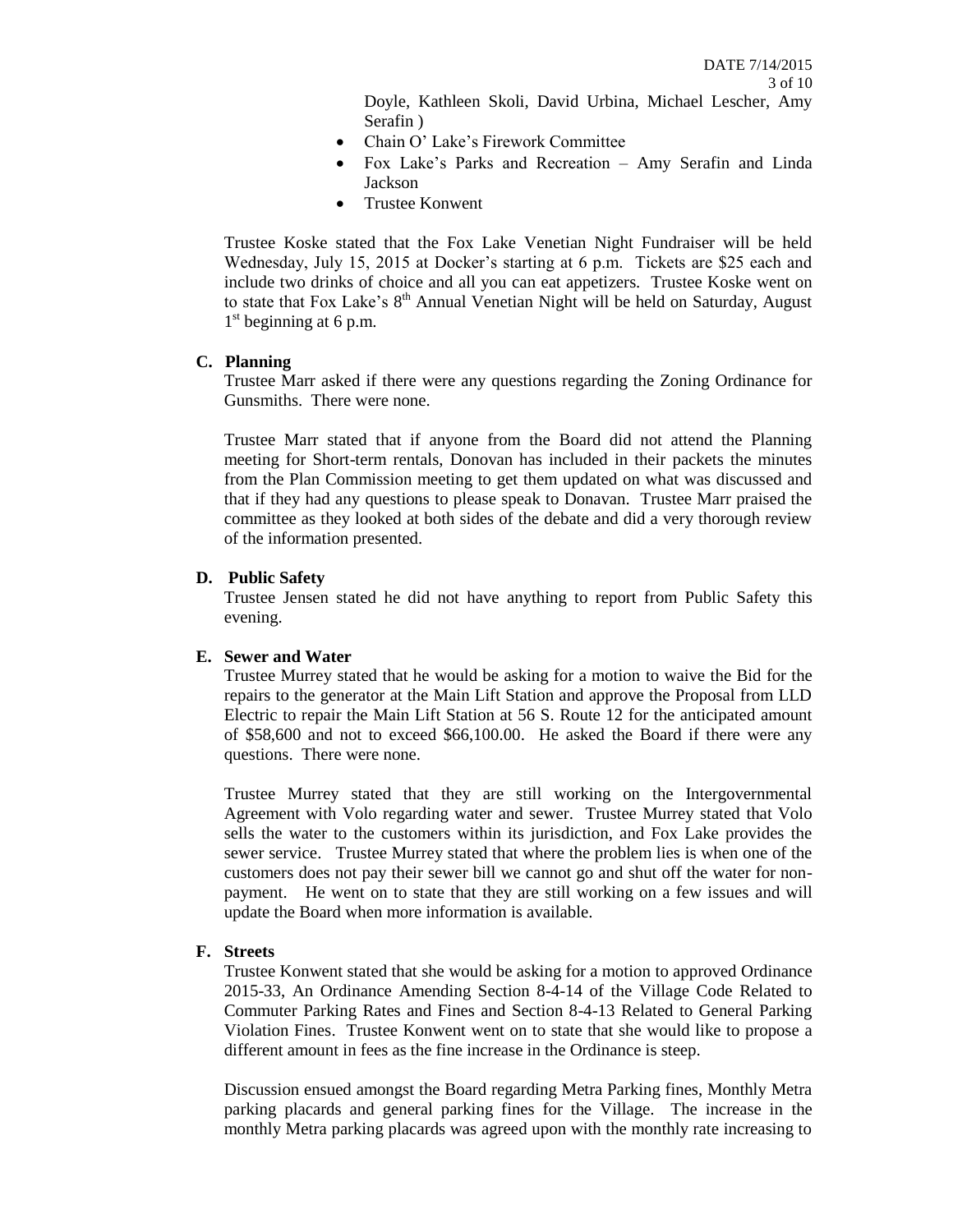thirty- dollars a month for a 20 day month rate pass. At this time the rate is Twenty-Seven dollars for an 18-day month pass. The general consensus of the Board was to direct the Village Attorney to amend the Ordinance with the changes discussed and bring back to the Board at the July  $28<sup>th</sup>$  Village Board meeting.

Trustee Konwent stated that she would be asking for a motion to approve the purchase of one (1) 2016 Ford F-350 4x4 with a 9 foot service body and tailgate lift from Bob Ridings Inc. under State of Illinois Contract #4017340 in the amount of \$38,820.00 for the Local Sewer and Water Department. She asked if there were any questions from the Board. There were none.

Trustee Konwent stated that she would be asking for a motion to purchase a new 2016 Ford F-550 XL 4x4 with a Monroe Truck Equipment 9 ft. stainless steel dump body from Currie Motors 9423 W. Lincoln Hwy. Frankfort, IL 60423 through N.W.M.C. Suburban Purchasing Cooperative Contract #146 in the amount of \$67,218.00 for the Street Department. She asked if there were any questions from the Board. There were none.

#### **VII. Motion to adjourn from Committee of the Whole and Reconvene Village Board Meeting**

*Trustee Murrey made a motion to adjourn from the Committee of the Whole and reconvene the Village Board Meeting at 7:02 p.m., Seconded by Trustee Konwent.*

| A roll call vote was taken as follows: |     |
|----------------------------------------|-----|
| <b>Trustee Murrey</b>                  | Aye |
| <i>Trustee Jensen</i>                  | Aye |
| Trustee Stochl                         | Aye |
| <i>Trustee Konwent</i>                 | Aye |
| <i>Trustee Marr</i>                    | Aye |
| <i>Trustee Koske</i>                   | Aye |
| <b>Motion Carried</b>                  |     |

#### **VII. Motions for Approval**

#### **Finance**

*Trustee Jensen made a motion to approve the Expenditures, Warrants and Transfers dated July 14, 2015 in the amount of \$1,720,859.18, Seconded by Trustee Koske.*

| A roll call vote was taken as follows: |         |  |
|----------------------------------------|---------|--|
| <b>Trustee Murrey</b>                  | Aye     |  |
| <i>Trustee Jensen</i>                  | Aye     |  |
| <i>Trustee Stochl</i>                  | Abstain |  |
| <i>Trustee Konwent</i>                 | Aye     |  |
| <i>Trustee Marr</i>                    | Aye     |  |
| <i>Trustee Koske</i>                   | Aye     |  |
| <b>Motion Carried</b>                  |         |  |

*Trustee Stochl made a motion to approve Resolution 2015-R-21, A Resolution Authorizing the Mayor of the Village of Fox Lake, to Sign and Thereby Accept the Contract with Maximus, Inc. for Providing a Cost Allocution Plan for the Village*, S*econded by Trustee Jensen.*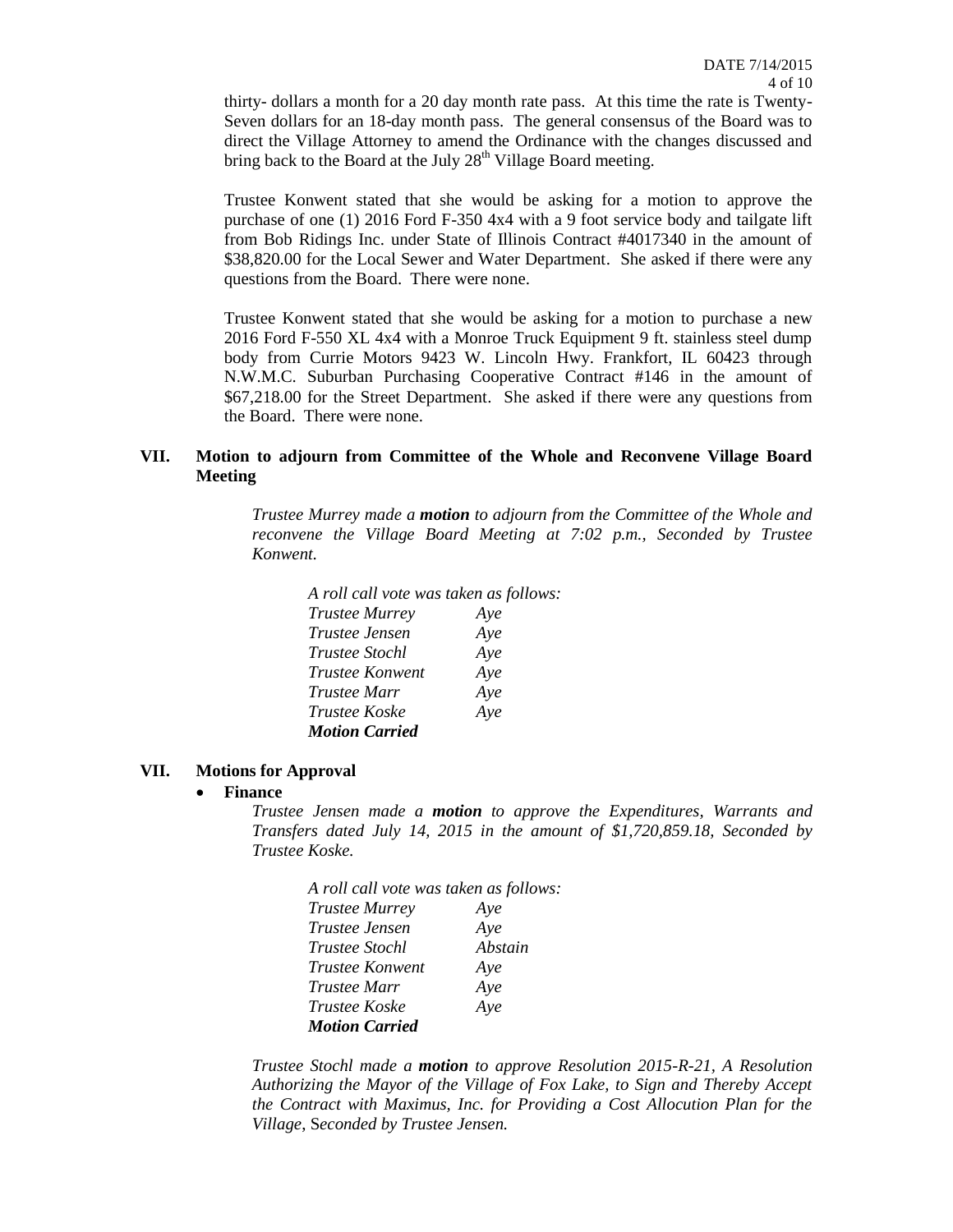*A roll call vote was taken as follows: Trustee Murrey Aye Trustee Jensen Aye Trustee Stochl Aye Trustee Konwent Aye Trustee Marr Aye Trustee Koske Aye Motion Carried*

*Trustee Stochl made a motion Directing Special Counsel to draft the approved adjustments to the Redevelopment Agreement by and between the Village of Fox Lake, Lake and McHenry Counties and FXLK,LLC (the "Developer")*, S*econded by Trustee Marr.*

*Mayor Schmit stated that the changes that are going to be made are minor text changes such as LLC to a LC and the redevelopment agreement there are some language changes but the intent of the agreement will stay the same.*

| A roll call vote was taken as follows: |     |  |
|----------------------------------------|-----|--|
| <b>Trustee Murrey</b>                  | Aye |  |
| <i>Trustee Jensen</i>                  | Aye |  |
| <i>Trustee Stochl</i>                  | Aye |  |
| <i>Trustee Konwent</i>                 | Aye |  |
| Trustee Marr                           | Aye |  |
| <i>Trustee Koske</i>                   | Aye |  |
| <b>Motion Carried</b>                  |     |  |

*Trustee Stochl made a motion approve the Raffle License Request from the American Legion to conduct Raffles on August 15, 2015 and to waive the bond requirement for the Raffle in accordance with the Municipal Code*, *Seconded by Trustee Konwent.*

| A roll call vote was taken as follows: |     |
|----------------------------------------|-----|
| <b>Trustee Murrey</b>                  | Aye |
| Trustee Jensen                         | Aye |
| <i>Trustee Stochl</i>                  | Aye |
| <i>Trustee Konwent</i>                 | Aye |
| <i>Trustee Marr</i>                    | Aye |
| <i>Trustee Koske</i>                   | Aye |
| <b>Motion Carried</b>                  |     |

*Trustee Stochl made a motion to approve the Raffle License Request from the Fox Lake Venetian Night Committee to conduct Raffles on July 15, 2015 and to waive the bond requirement for the raffle in accordance with the Municipal Code Seconded by Trustee Koske.*

| A roll call vote was taken as follows: |     |  |
|----------------------------------------|-----|--|
| <b>Trustee Murrey</b>                  | Aye |  |
| Trustee Jensen                         | Aye |  |
| Trustee Stochl                         | Aye |  |
| Trustee Konwent                        | Aye |  |
| Trustee Marr                           | Aye |  |
| Trustee Koske                          | Aye |  |
| <b>Motion Carried</b>                  |     |  |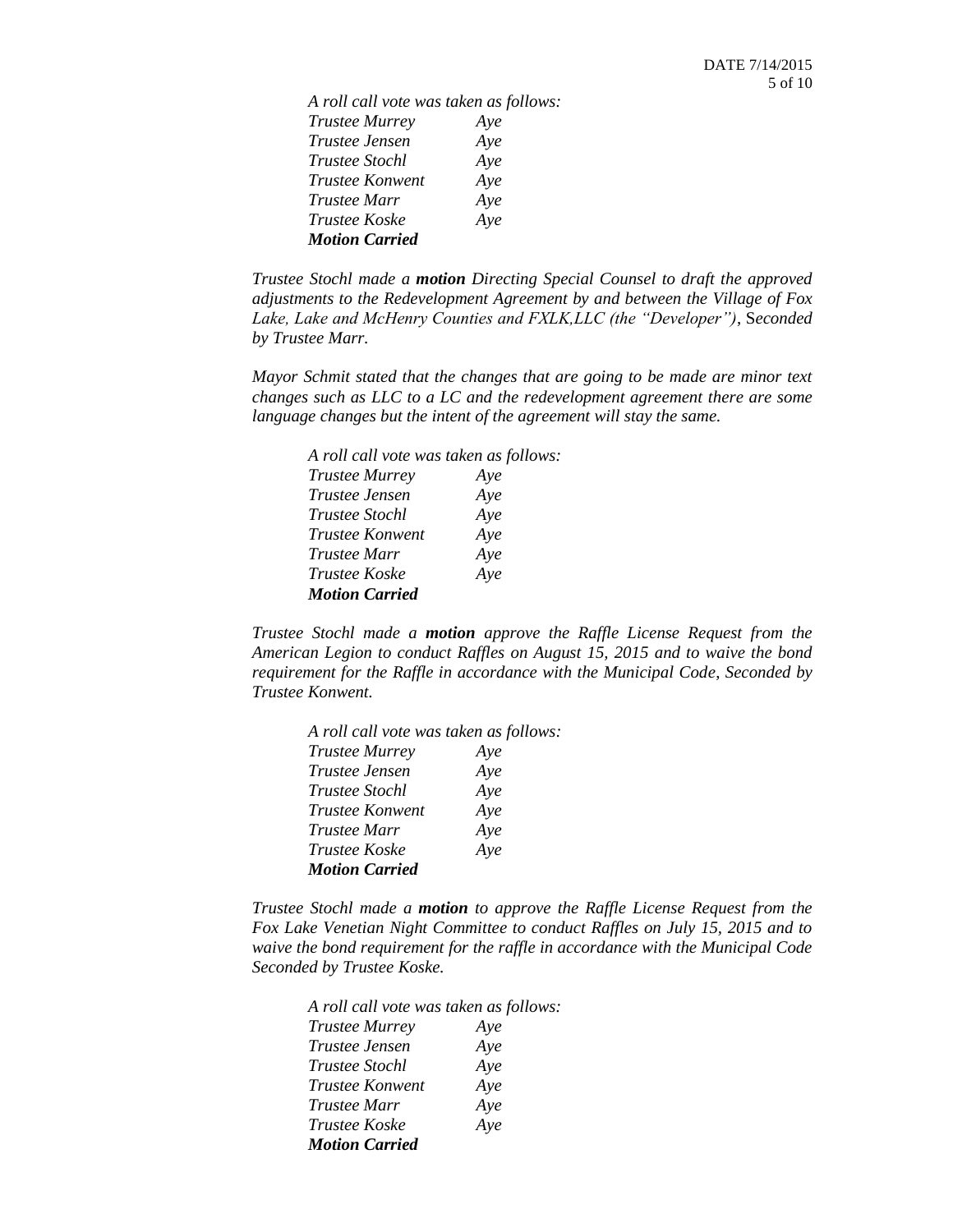*Trustee Stochl made a motion to approve the Raffle License Request from Promote Fox Lake to conduct Raffles on August 23, 2015 and to waive the bond requirement for the Raffle in accordance with the Municipal Code, Seconded by Trustee Koske.*

| A roll call vote was taken as follows: |     |
|----------------------------------------|-----|
| <b>Trustee Murrey</b>                  | Aye |
| <i>Trustee Jensen</i>                  | Aye |
| Trustee Stochl                         | Aye |
| <i>Trustee Konwent</i>                 | Aye |
| <i>Trustee Marr</i>                    | Aye |
| <i>Trustee Koske</i>                   | Aye |
| <b>Motion Carried</b>                  |     |

#### **Building and Zoning**

*Trustee Marr made a motion to approve an Outdoor Music Application by Chain O' Lakes Marina, to allow outdoor music at 500 E. Grand Avenue on Saturday, July 18, 2015 from 5pm to 11pm., Seconded by Trustee Konwent.*

| A roll call vote was taken as follows: |     |
|----------------------------------------|-----|
| <b>Trustee Murrey</b>                  | Aye |
| Trustee Jensen                         | Aye |
| Trustee Stochl                         | Aye |
| Trustee Konwent                        | Aye |
| Trustee Marr                           | Aye |
| Trustee Koske                          | Aye |
| <b>Motion Carried</b>                  |     |

*Trustee Marr made a motion to approve an Outdoor Music Application by Dwight House, to allow outdoor music at 35366 N. Highway 12, on Saturday, July 18, 2015 from 1pm to 10pm., Seconded by Trustee Koske.*

| A roll call vote was taken as follows: |     |
|----------------------------------------|-----|
| <b>Trustee Murrey</b>                  | Aye |
| Trustee Jensen                         | Aye |
| Trustee Stochl                         | Aye |
| <i>Trustee Konwent</i>                 | Aye |
| Trustee Marr                           | Aye |
| Trustee Koske                          | Aye |
| <b>Motion Carried</b>                  |     |
|                                        |     |

#### **Planning**

*Trustee Marr made a motion to approve the Plan Commission recommendation regarding a text amendment to the Zoning Ordinance defining Gunsmith and including it as a Special Use within section 9-1-4-2 Table 1-Uses in Zoning Districts M-1 and M-2 and 9-1-2 Definitions, Gunsmith as defined in the narrative per the Bureau of Alcohol, Tobacco, Firearms and Explosives definition, and authorize the attorney to prepare the necessary ordinance, Seconded by Trustee Konwent.*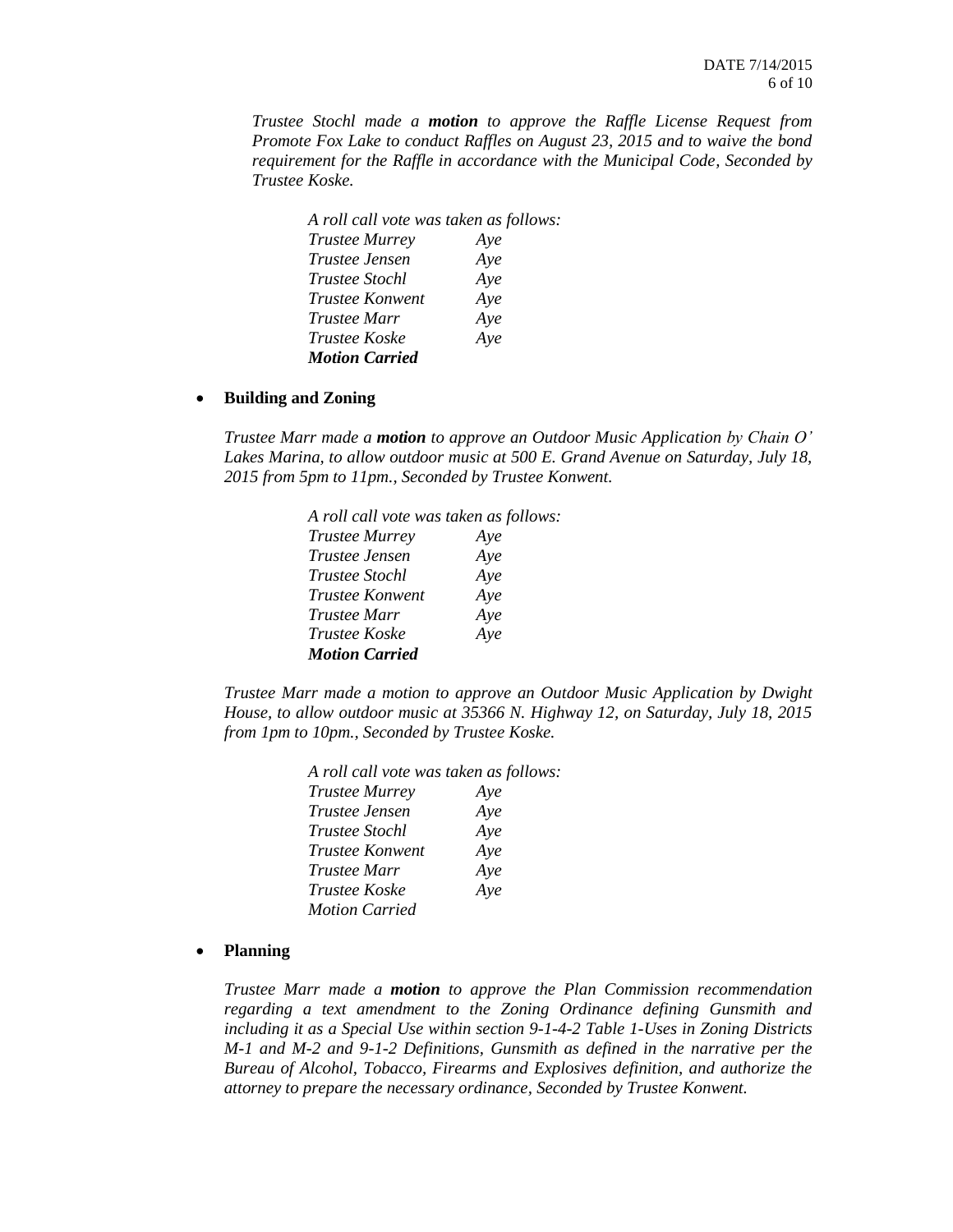*A roll call vote was taken as follows: Trustee Murrey Aye Trustee Jensen Aye Trustee Stochl Aye Trustee Konwent Aye Trustee Marr Aye Trustee Koske Aye Motion Carried*

#### **Sewer and Water**

*Trustee Murrey made a motion to waive the Bid for the repairs to the generator at the Main Lift Station and approve the Proposal from LLD Electric to repair the Main Lift Station at 56 S. Route 12 for the anticipated amount of \$58,600 and not to exceed \$66,100.00 with the understanding that the contractor is to provide a Certificate of Liability Insurance and to comply with the Village's Prevailing Wage Ordinance and to have the Attorney draft the necessary Resolution, Seconded by Trustee Koske.*

| A roll call vote was taken as follows: |     |
|----------------------------------------|-----|
| <b>Trustee Murrey</b>                  | Aye |
| Trustee Jensen                         | Aye |
| <i>Trustee Stochl</i>                  | Aye |
| <i>Trustee Konwent</i>                 | Aye |
| <i>Trustee Marr</i>                    | Aye |
| Trustee Koske                          | Aye |
| <b>Motion Carried</b>                  |     |

*Trustee Murrey made a motion to approve Ordinance 2015-34, An Ordinance Amending Section 1-8-2 of the Village Code to make the Director of the Northwest Regional Water Reclamation Facility a Hired Position instead of an Appointed Position, Seconded by Trustee Jensen.*

| A roll call vote was taken as follows: |
|----------------------------------------|
| Ave                                    |
| Aye                                    |
| Aye                                    |
| Aye                                    |
| Aye                                    |
| Aye                                    |
|                                        |
|                                        |

**Streets**

*Trustee Konwent made a motion to approve to purchase one (1) 2016 Ford F-350 4x4 with a 9 foot service body and tailgate lift from Bob Ridings Inc. under State of Illinois Contract #4017340 in the amount of \$38,820.00 for the Local Sewer and Water Department, Seconded by Trustee Jensen.*

| A roll call vote was taken as follows: |     |
|----------------------------------------|-----|
| <b>Trustee Murrey</b>                  | Aye |
| <i>Trustee Jensen</i>                  | Aye |
| <i>Trustee Stochl</i>                  | Aye |
| Trustee Konwent                        | Aye |
| <i>Trustee Marr</i>                    | Aye |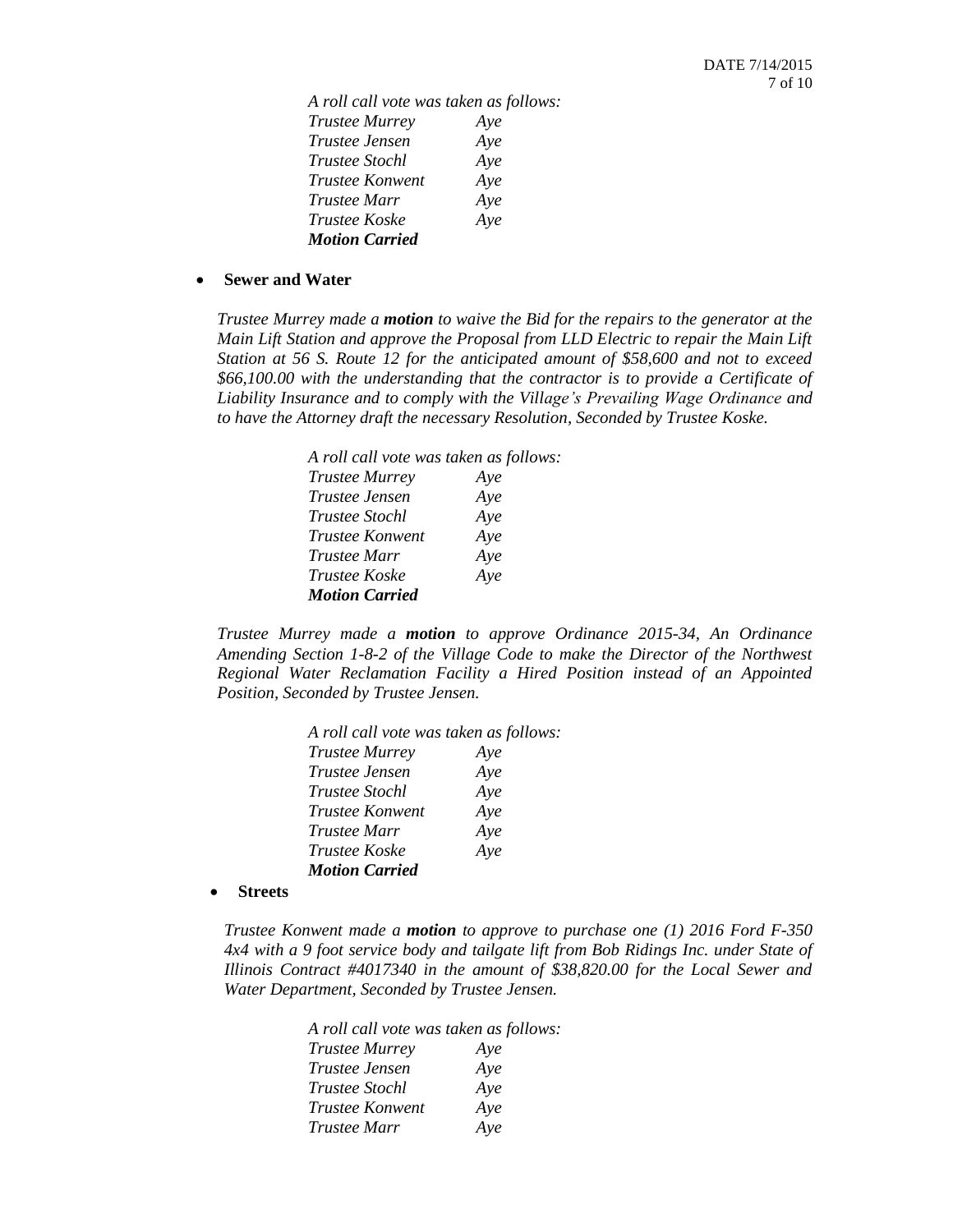*Trustee Koske Aye Motion Carried*

*Trustee Konwent made a motion to approve to a new 2016 Ford F-550 XL 4x4 with a Monroe Truck Equipment 9 ft. stainless steel dump body from Currie Motors 9423 W. Lincoln Hwy. Frankfort, IL 60423 through N.W.M.C. Suburban Purchasing Cooperative Contract #146 in the amount of \$67,218.00 for the Street Department Seconded by Trustee Koske.*

| A roll call vote was taken as follows: |     |  |
|----------------------------------------|-----|--|
| <b>Trustee Murrey</b>                  | Aye |  |
| Trustee Jensen                         | Aye |  |
| <i>Trustee Stochl</i>                  | Aye |  |
| <i>Trustee Konwent</i>                 | Aye |  |
| <i>Trustee Marr</i>                    | Aye |  |
| <i>Trustee Koske</i>                   | Aye |  |
| <b>Motion Carried</b>                  |     |  |

## **VIII. Attorney Comments**

There were no attorney comments this evening.

#### **IX. President's Comments**

Mayor Schmit stated that Celebrate Fox Lake is a huge undertaking and that it takes many people to run such an event. Mayor Schmit thanked the Police and Fire Department for their planning and execution for Celebrate Fox Lake and the fireworks. He went on to state that he did thank the Lake County Sheriffs Department for their support and that once the Village gets a list we will be sending out thank you notes and that follow-up meetings will be taking place soon.

Mayor Schmit stated that it was brought up earlier regarding the intergovernmental agreement with Volo. Mayor Schmit stated that right now our Ordinance states that they provide the water to the customers within its jurisdiction, and Fox Lake provides the sewer service but the Ordinance does not allow them to shut the water off if they do not pay their sewer bill as well as they are current on their water bill. Mayor stated that he had several meeting with the Mayor of Volo and the working relationship between the two Villages is very good and we hope it gets better.

Mayor Schmit stated that on the development front, you saw that we are changing the LLC name. There has been a change in ownership and the process they are going through is that the bank is selling the property to a developer and they should be closing on it soon. Mayor Schmit stated that they are reviewing the redevelopment agreement and they wanted the language change and the next step is that they think they have one of the out lots sold. Mayor stated that they have not told us what they having going for that area but there should be some movement by the end of the year.

Mayor Schmit stated that County Club Hills project is waiting on soil reports and that Bright Oaks is down to one piece of paper and once that one piece of paper reflects everyone agreement between their bank and Bright Oaks we should see some activity.

Mayor Schmit stated that Reva Bay has 36 units in the works yet that causes a bit of a problem once these Units get built at County Club Hills and Reva Bay our North end sewer system is at capacity and will have to be addressed.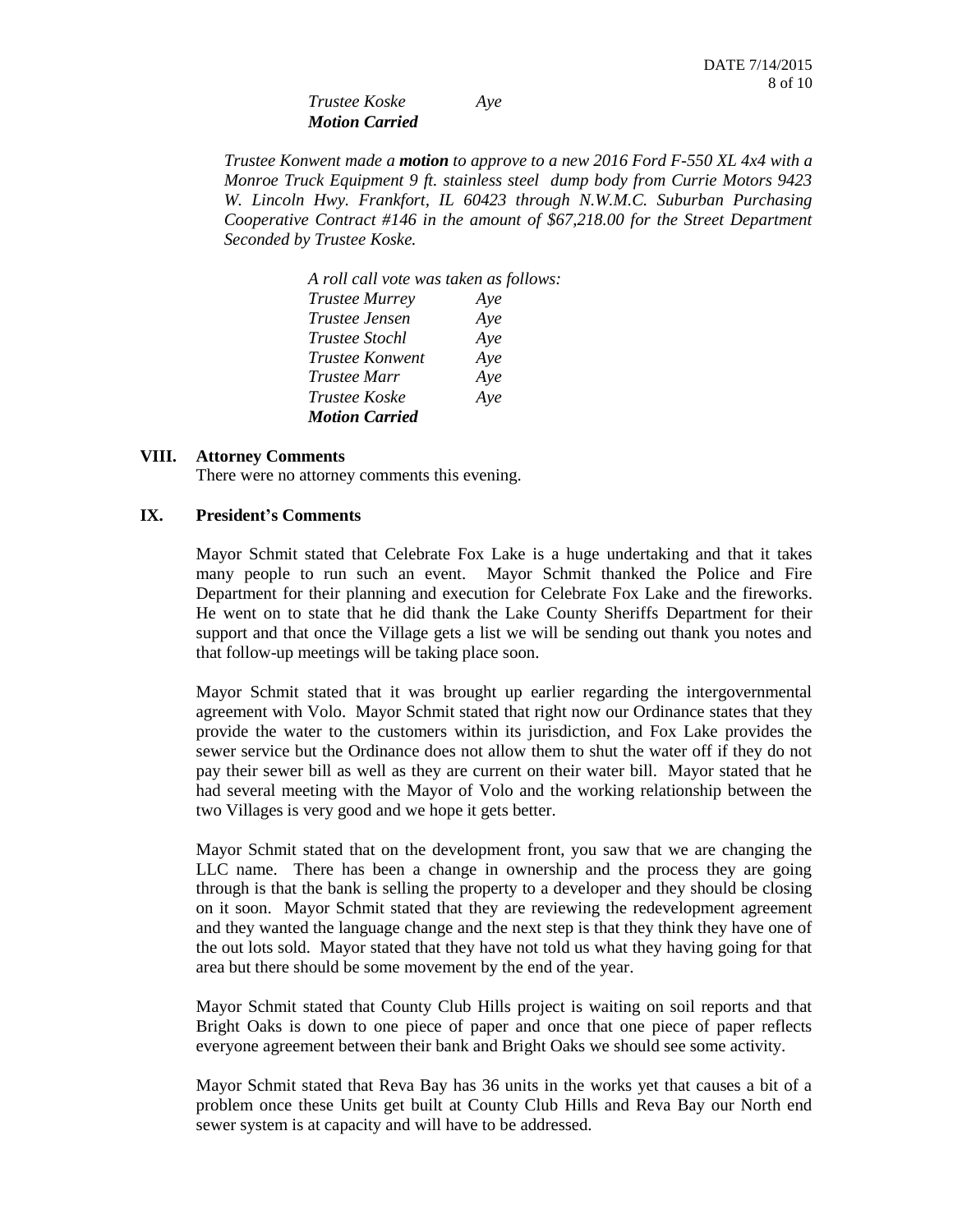Trustee Marr asked if the Village is opening up the LLC to discussion and questions. Trustee Marr stated that it was mentioned that they might have sold the out lot and he asked if that lot was going to be built first as he thought the hotel would be to be built first. Mayor Schmit stated that the RDA if it was an establishment acceptable to the Board such as Panera Bread or a reputable chain, the Village would allow those to be built. However, it does state that no residential would be built until the Hotel is built. Mayor Schmit also added that the Board would have a vote on it before it would occur.

Mayor Schmit stated that we are still working on making the Village Board meeting packets available online. The public should be able to see those soon. The Village has also set up a Facebook page for the Village and the Parks and Recreation Department.

#### **X. Audience Comments**

There were no comments from the audience this evening.

#### **XI. Executive Session**

*Trustee Konwent made a motion to retire into Executive Session at 7:20 p.m. for Personnel and Threatened Litigation to include Anne Marrin Village Administrator, Deputy Clerk Carol Ward, seconded by Trustee Marr.*

*A roll call vote was taken as follows: Trustee Murrey Aye Trustee Jensen Aye Trustee Stochl Aye Trustee Konwent Aye Trustee Marr Aye Trustee Koske Aye Motion Carried* 

## **XII. Reconvene the Village Board Meeting**

*Trustee Konwent made a motion to reconvene the Village Board Meeting at 8:04 p.m., seconded by Trustee Marr.*

| A roll call vote was taken as follows: |     |
|----------------------------------------|-----|
| <b>Trustee Murrey</b>                  | Aye |
| <i>Trustee Jensen</i>                  | Ave |
| <i>Trustee Stochl</i>                  | Aye |
| <i>Trustee Konwent</i>                 | Aye |
| <i>Trustee Marr</i>                    | Aye |
| Trustee Koske                          | Aye |
| <b>Motion Carried</b>                  |     |

Trustee Stochl asked a few extra questions regarding the Short-term rentals. Trustee Marr advised the Board to see Donovan Day with their questions and attend the Planning Commission meetings to get a clear perspective on what is being discussed.